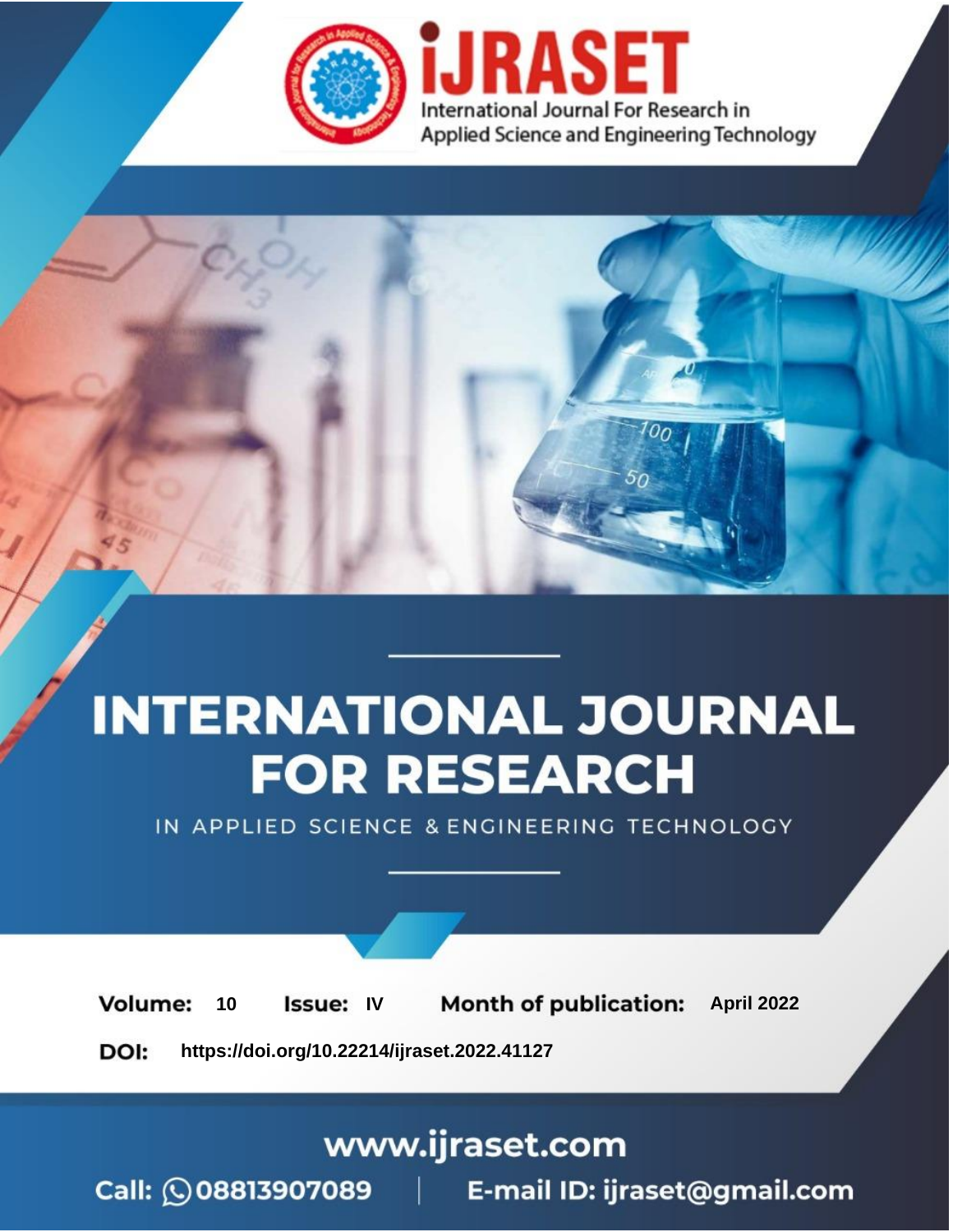

### **Design and Fabrication of Emergency Braking System in Four-Wheeler**

Dr. S. K. Choudhary<sup>1</sup>, Himanshu Ramteke<sup>2</sup>, Ayush Kuryawanshi<sup>3</sup>, Rupam Sonbarse<sup>4</sup>, Pawan Khangar<sup>5</sup>, Mrunali Sawarkar<sup>6</sup>, Aman Gawande<sup>7</sup>, Amit Kumar<sup>8</sup>

*Abstract: Automatic Emergency braking system could also be braking system which helps to use brakes automatically under the condition of emergency and helps to mitigate the severity of a cash. This paper deals with the study of designing and dealing of automatic emergency braking system using the various fundamental of mechanical and electronic engineering popularly mentioned to as 'Mechatronics' during this technique ultrasonic sensor with combine use of stereo cameras will detect the obstacle before of the vehicle and it'll use relative distance between the obstacle and also the vehicle. The ECU will then judge if an accident is perhaps visiting happen or not and also the brakes are going to be applied automatically under this technique.*

#### **I. INTRODUCTION**

Thanks to advancement in automobile industry there is new technology available in market and Automatic braking system is one in all them. The automated braking system that automatically activates brakes when it necessary. By this method we are able to avoid accident. Volvo is that the 1st who introduced emergency braking system in 2009. The automated emergency braking system carries with it sensor such video infrared, ultrasonic sensor to scan for possible obstacle ahead of auto then use brake control to forestall accident.

- *A. Components*
- *1)* MS frame
- *2)* Spring
- *3)* Wheels
- *4)* Brake shoe
- *5)* Ultrasonic sensor
- *6*) DC motor□ Integrated circuit

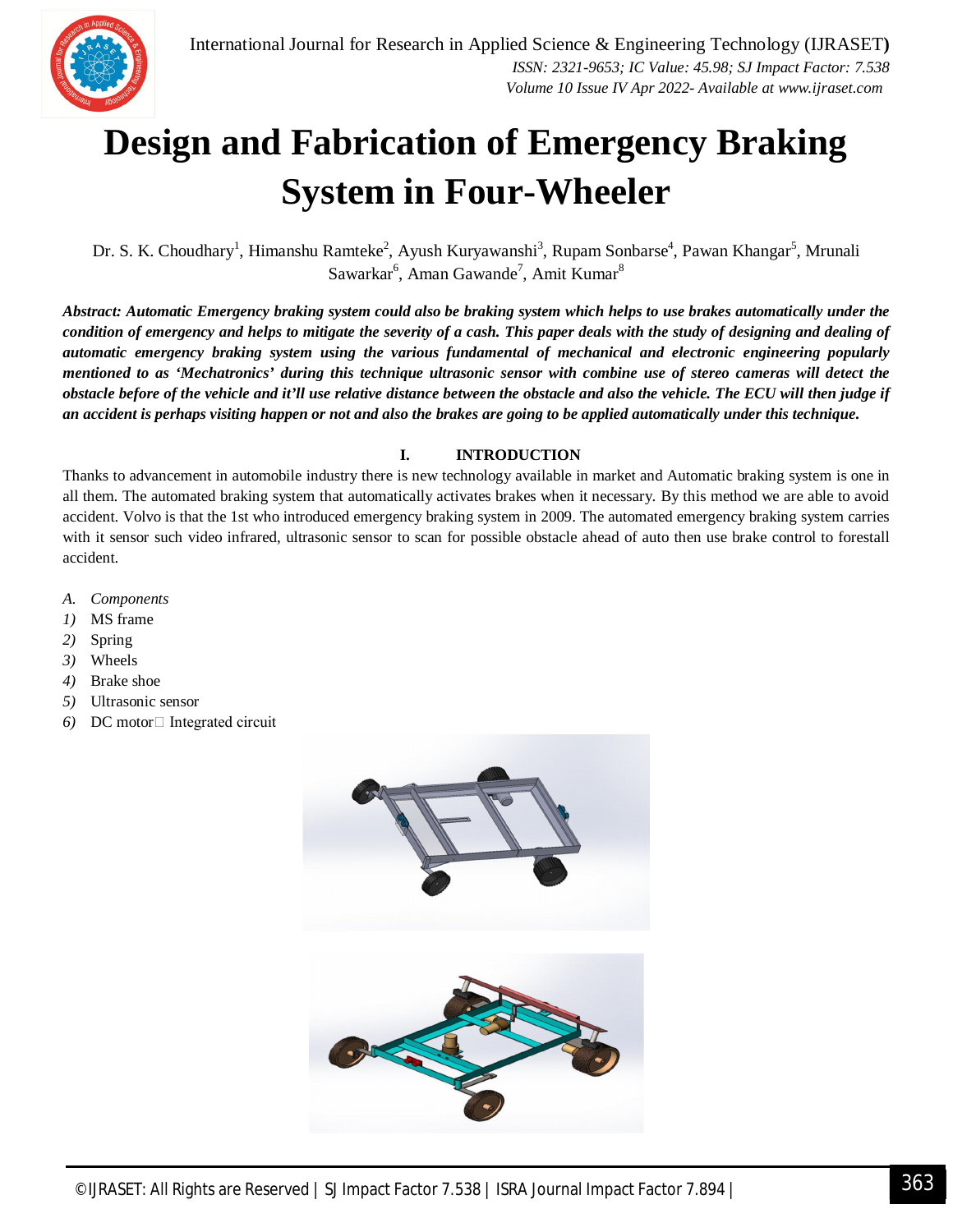

#### International Journal for Research in Applied Science & Engineering Technology (IJRASET**)**

 *ISSN: 2321-9653; IC Value: 45.98; SJ Impact Factor: 7.538 Volume 10 Issue IV Apr 2022- Available at www.ijraset.com*

- *B. Advantages*
- *1)* This system can prevent collision of the vehicle with pedestrians
- *2)* Reduce the injuries occurring
- *3)* An ultrasonic sensor, cheaper and fewer of hardware than other forms of sensors presently Used.
- *C. Disadvantages*
- *1)* Drivers being lulled into a false sense of security if they become over- reliant on such System.
- *2)* False alarms resulting in the system suddenly jamming on the brakes and shocking the Driving force.
- *3)* As ideal would be when you're easing the car into a parking zone that has shrubs ahead of it. No driver wants to suddenly be shocked by such manoeuvres.

#### **II. CONCLUSION**

This project work has provide us an excellent opportunity and experience to use limited knowledge. We gained a lot of practical knowledge regarding planning, purchasing, assembling and machining while doing the project work. In conclusion remark of our project work, let us add a few more line about our project work. Thus we have developed an ' Design and Fabrication of Emergency Braking System in Four-Wheeler' which helps to know how to achieve low cost automation.

#### **REFERENCES**

- [1] G.B.S. Narang, "Automobile Engineering", Khanna Publisher, Delhi pp671.
- [2] William H. Crowse, "Automobile Engineering".
- [3] Donald L Anglin, "Automobile Engineering".

Page 1 of 2 Web-site www.profe.udec.cV-gabriel/tutorials.com www.hwysatety.org